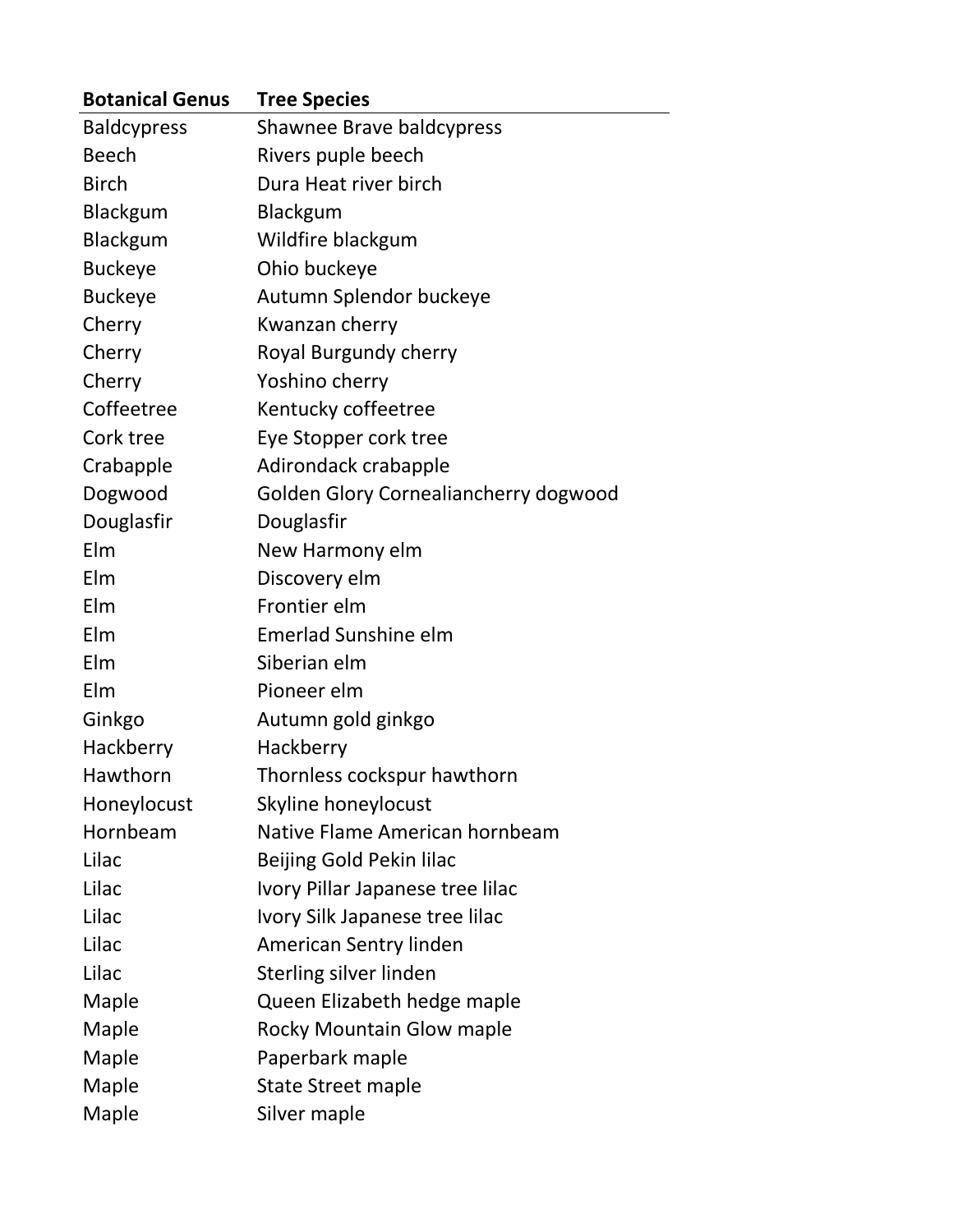| Maple      | Green Column black maple  |  |
|------------|---------------------------|--|
| Maple      | Three flower maple        |  |
| Maple      | Pacific Sunset maple      |  |
| Maple      | Sienna Glen Freeman maple |  |
| Oak        | Swamp white oak           |  |
| Oak        | Scarlet oak               |  |
| Oak        | Shingle oak               |  |
| Oak        | Bur oak                   |  |
| Oak        | Chinkapin oak             |  |
| Oak        | Red oak                   |  |
| Oak        | <b>Black oak</b>          |  |
| Parrotia   | Vanessa parrotia          |  |
| Pear       | Jack pear                 |  |
| Planetree  | London planetree          |  |
| Redbud     | Redbud                    |  |
| Redbud     | Whitebud                  |  |
| Redbud     | Appalachian Red redbud    |  |
| Redbud     | <b>Rising Sun redbud</b>  |  |
| Redwood    | Dawn redwood              |  |
| Spruce     | Norway spruce             |  |
| Spruce     | White spruce              |  |
| Spruce     | <b>Black Hills spruce</b> |  |
| Sweetgum   | American sweetgum         |  |
| Yellowwood | Yellowwood                |  |
| Zelkova    | Green Veil zelkova        |  |
| Zelkova    | Wireless zelkova          |  |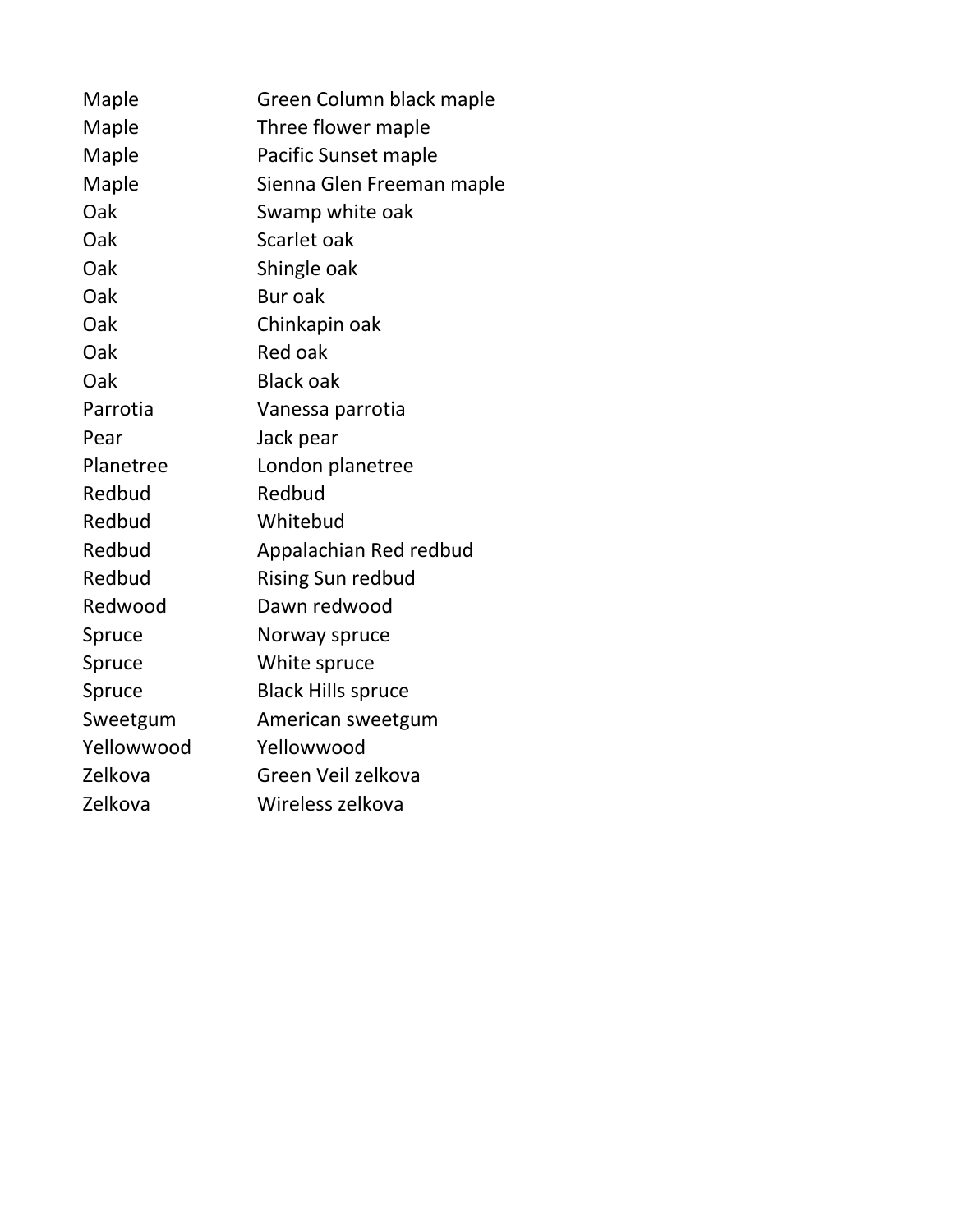| <b>Scientific Name</b>                             | <b>Family</b>     |
|----------------------------------------------------|-------------------|
| Taxodium distichum 'Mickelson'                     | Cupressaceae      |
| Fagus sylvatica 'Riversii'                         | Fagaceae          |
| Betula nigra 'BNMRF'                               | <b>Betulaceae</b> |
| Nyssa sylvatica                                    | Nyssaceae         |
| Nyssa sylvatica 'Wildfire'                         | <b>Nyssaceae</b>  |
| Aesculus glabra                                    | Sapindaceae       |
| Aesculus xarnoldiana 'Autumn Splendor'             | Sapindaceae       |
| Prunus serrulata 'Kwanzan'                         | Rosaceae          |
| Prunus serrulata 'Royal Burgundy'                  | Rosaceae          |
| Prunus xyedoensis                                  | Rosaceae          |
| Gymnocladus dioicus                                | Fabaceae          |
| Phellodendron lavallei 'Longenecker'               | Rutaceae          |
| Malus 'Adirondack'                                 | Rosaceae          |
| Cornus mas 'Golden Glory'                          | Cornaceae         |
| Pseudotsuga menziesii                              | Pinaceae          |
| Ulmus americana 'New Harmony'                      | Ulmaceae          |
| Ulmus davidiana var. japonica 'Discovery'          | Ulmaceae          |
| Ulmus 'Frontier'                                   | Ulmaceae          |
| Ulmus propinqua 'JFS-Bieberich'                    | Ulmaceae          |
| Ulmus pumila                                       | Ulmaceae          |
| Ulmus xhollandica 'Pioneer'                        | Ulmaceae          |
| Ginkgo biloba 'Autumn Gold'                        | Ginkgoaceae       |
| Celtis occidentalis                                | Ulmaceae          |
| Crataegus crus-galli var. inermis                  | Rosaceae          |
| Gleditsia triacanthos f. inermis 'Skycole'         | Fabaceae          |
| Carpinus caroliniana 'JFS-KW6'                     | <b>Betulaceae</b> |
| Syringa pekinensis 'Zhang Zhiming'                 | Fagaceae          |
| Syringa reticulata subsp. reticulata 'Willamette'  | Oleaceae          |
| Syringra reticulata subsp. reticulata 'Ivory Silk' | Oleaceae          |
| Tilia americana 'McKSentry'                        | Tiliaceae         |
| Tilia tomentosa 'Sterling'                         | <b>Tiliaceae</b>  |
| Acer campestre 'Evelyn'                            | Sapindaceae       |
| Acer grandidentatum 'Schmidt'                      | Sapindaceae       |
| Acer griseum                                       | Sapindaceae       |
| Acer miyabei 'Morton'                              | Sapindaceae       |
| Acer saccharinum                                   | Sapindaceae       |